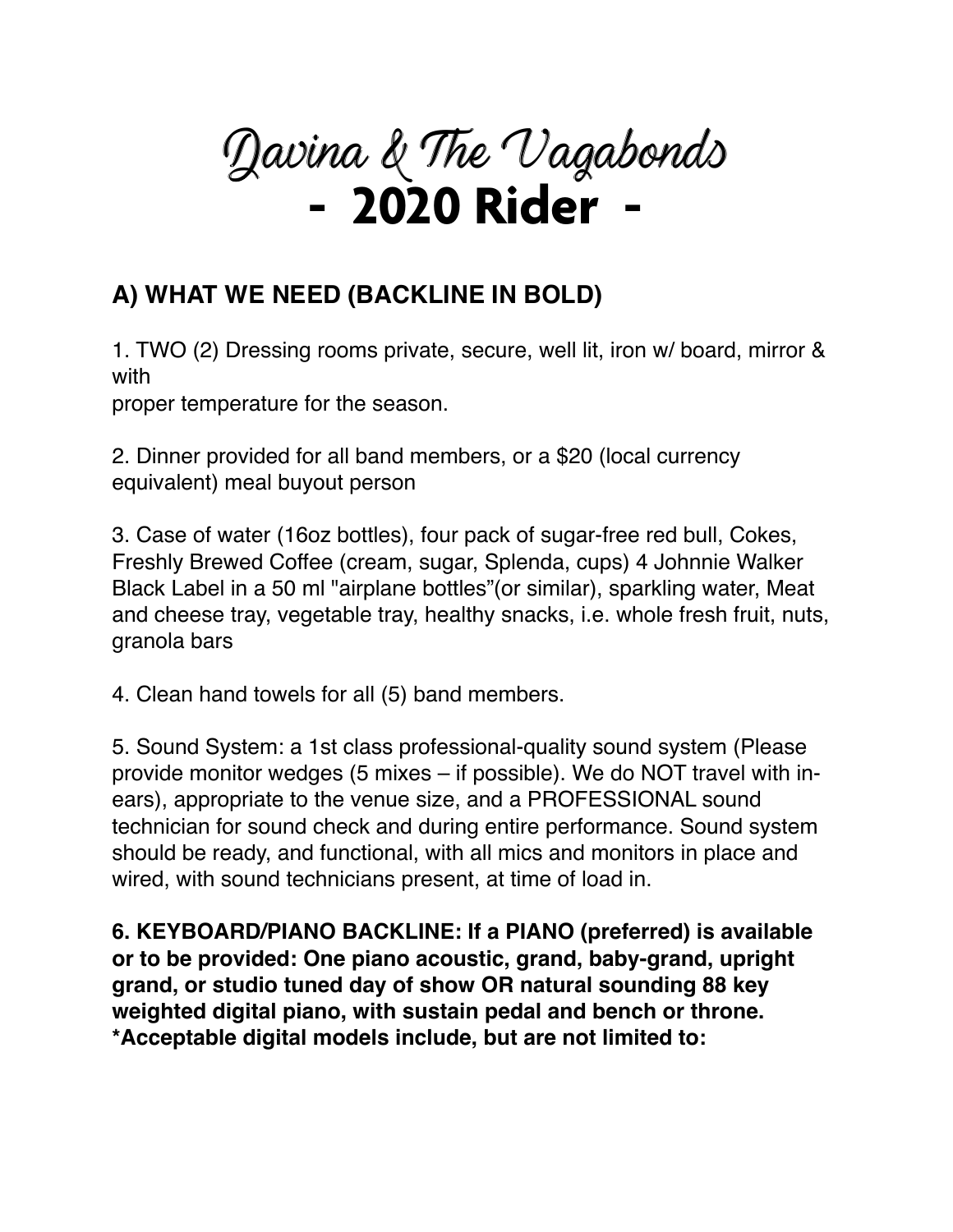**Roland RD 700 GX 7 / Kurzweil SP 2X 88 / Yamaha CP 300 or 33 / Yamaha 90 or P 120. If this is an event we will be flying to, we will need full backline - (see 7 & 8)**

**7. DRUM BACKLINE – 18-22 inch bass drum / 14 inch floor tom/14 inch snare drum /Hardware / Drum rug / Hi hat stand /2 cymbal stands / Snare stand / Bass drum pedal / Floor tom legs / Heavy duty drum throne (NO HYDRAULIC thrones, please)**

**8. BASS BACKLINE - Professional 3/4 UPRIGHT BASS with pickup. Amp rated at least 350 Watts with speakers preferably in a configuration of 4x10, 2x12 or 1x12; \*Acceptable brands include David Eden, Gene Benz, Markbass, Gallien-Krueger; Ampeg.**

9. Area to sell Merchandise. Table or similar in plain sight available immediately after performance.

10. Parking in immediate proximity to venue, safe secure location, at no cost to the artist.

11. Final Payment in CASH or CHECK (payable to: DOTTIE BOOTS, LLC) to Davina Lozier or Zack Lozier in private.

B) VENUE / PROMOTER GUARANTEES NOT TO

1. Record, video, or broadcast the show without prior written approval from management.

2. Have any other band's equipment on stage during load in, sound check or during DATV's Set

3. Allow the audience to be present during sound check.

4. Have any opening acts without consent of management. <Festivals excluded>

5. Give out more than 25 tickets or 1 % of house as free / discounted admissions.